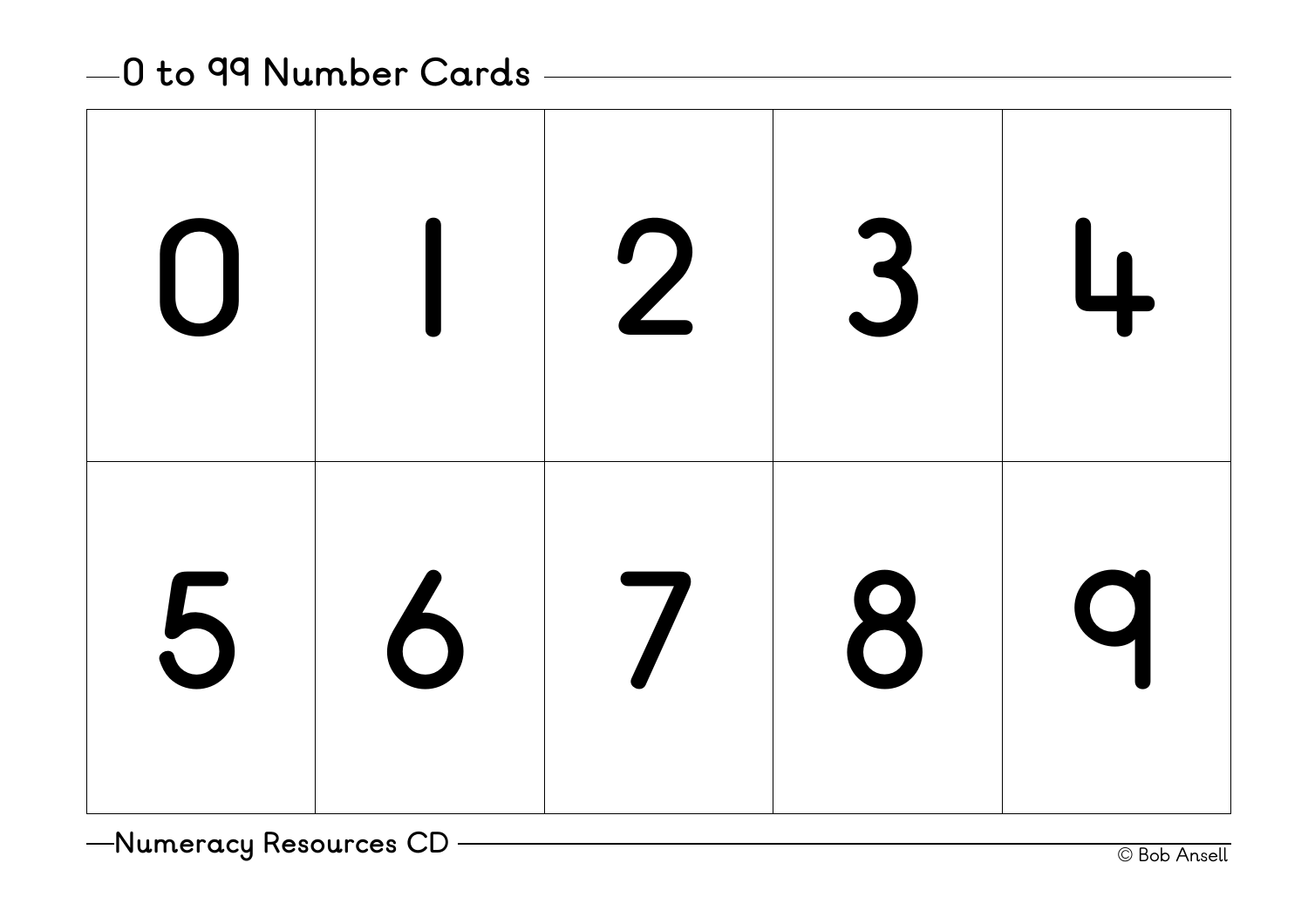## **0 to 99 Number Cards**

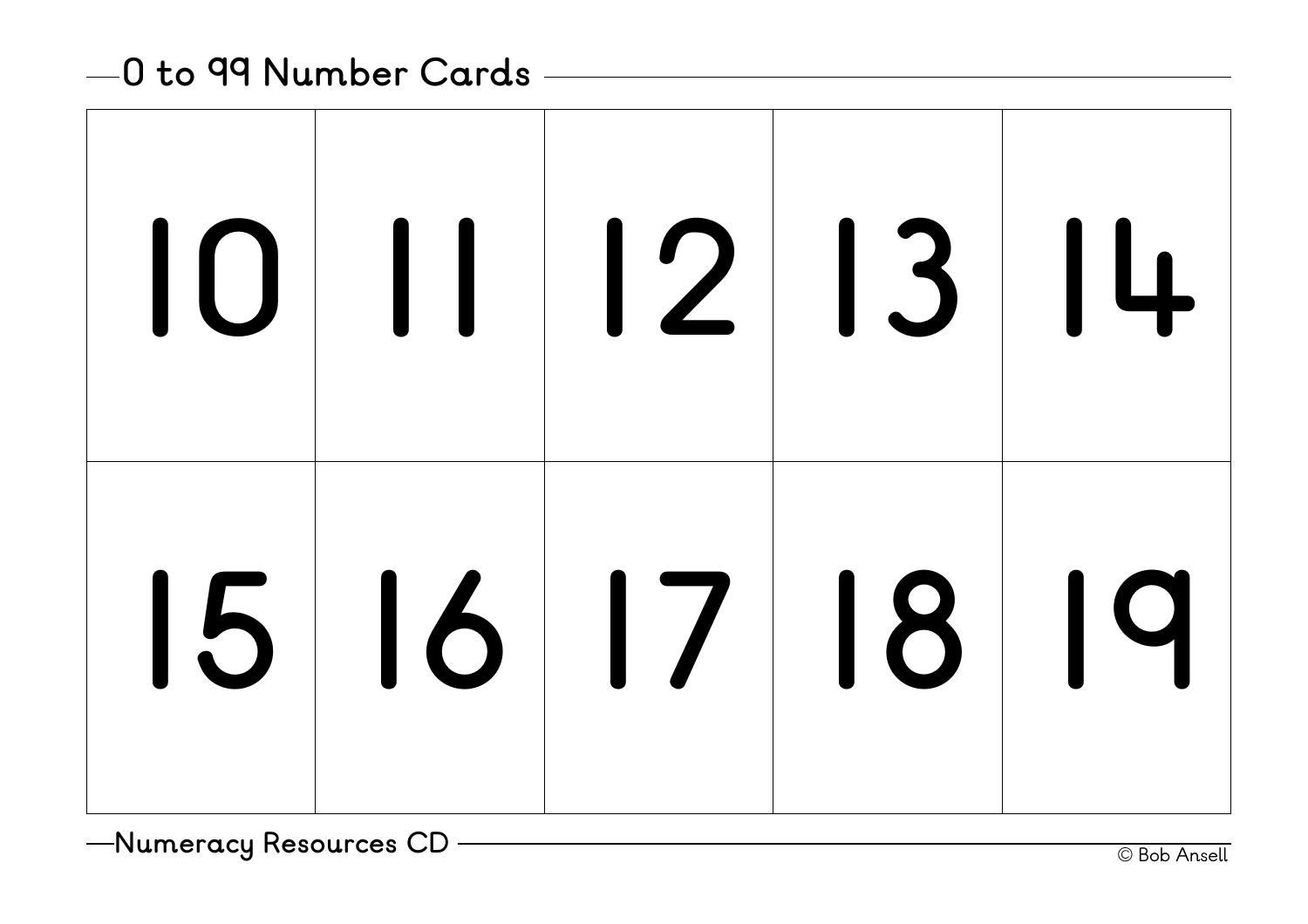|  |  | 20 21 22 23 24 |
|--|--|----------------|
|  |  | 25 26 27 28 29 |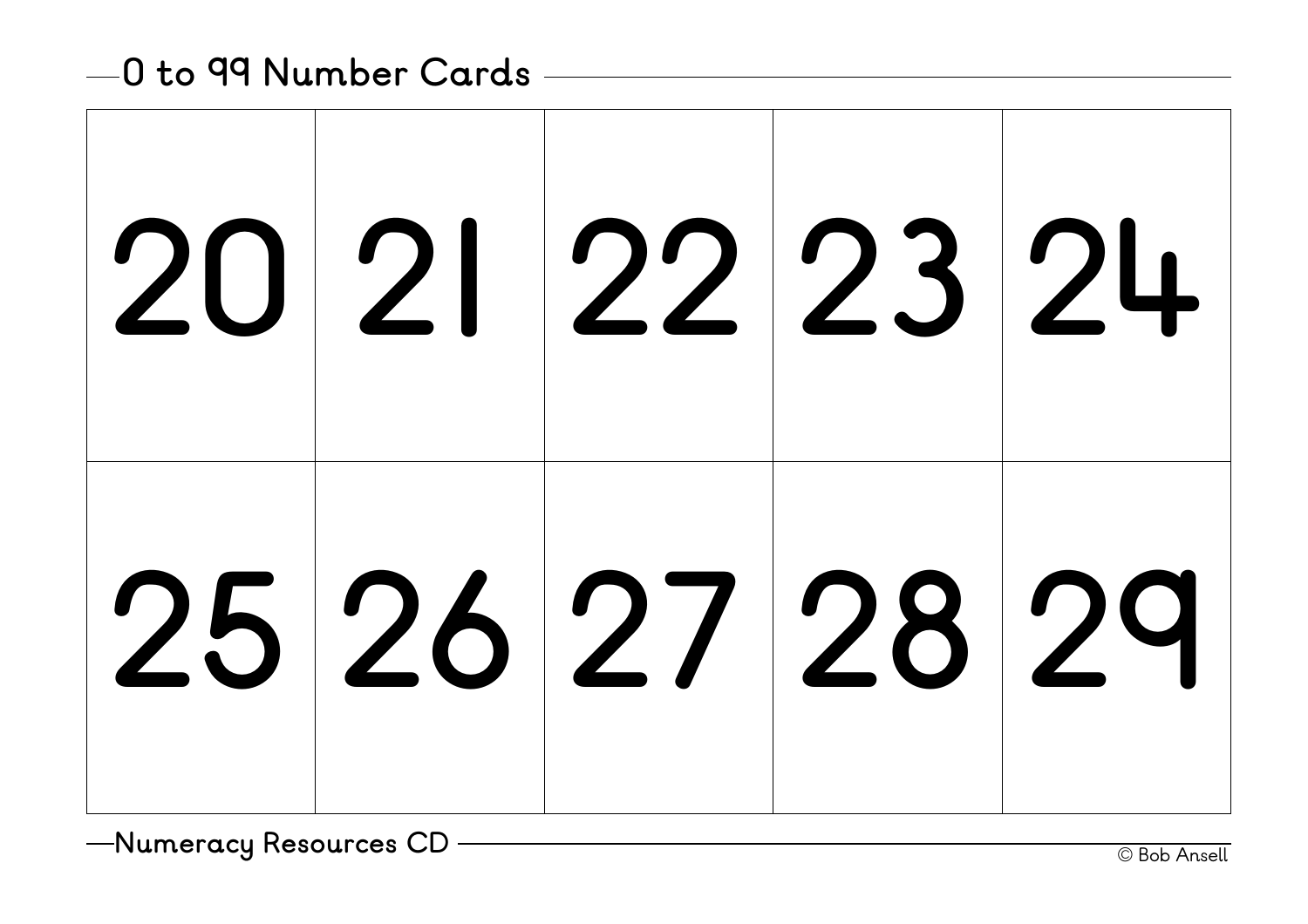|  |  | 30 31 32 33 34 |
|--|--|----------------|
|  |  | 35 36 37 38 39 |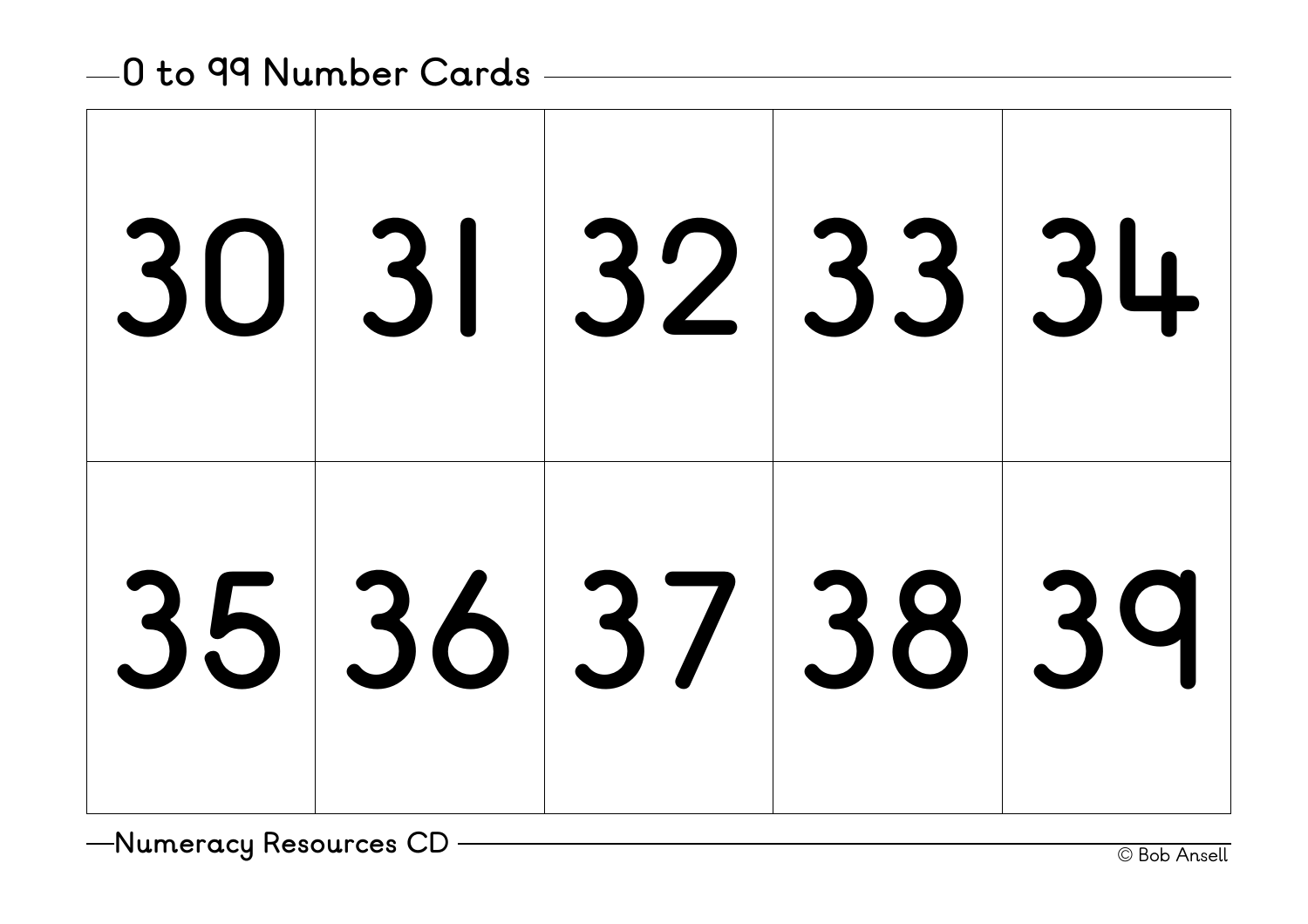|  |  | 40 41 42 43 44 |
|--|--|----------------|
|  |  | 4546474849     |

**Numeracy Resources CD** — <u>Canadian Community Computer</u> Computer Computer Computer Computer Computer Computer Computer Computer Computer Computer Computer Computer Computer Computer Computer Computer Computer Computer Comp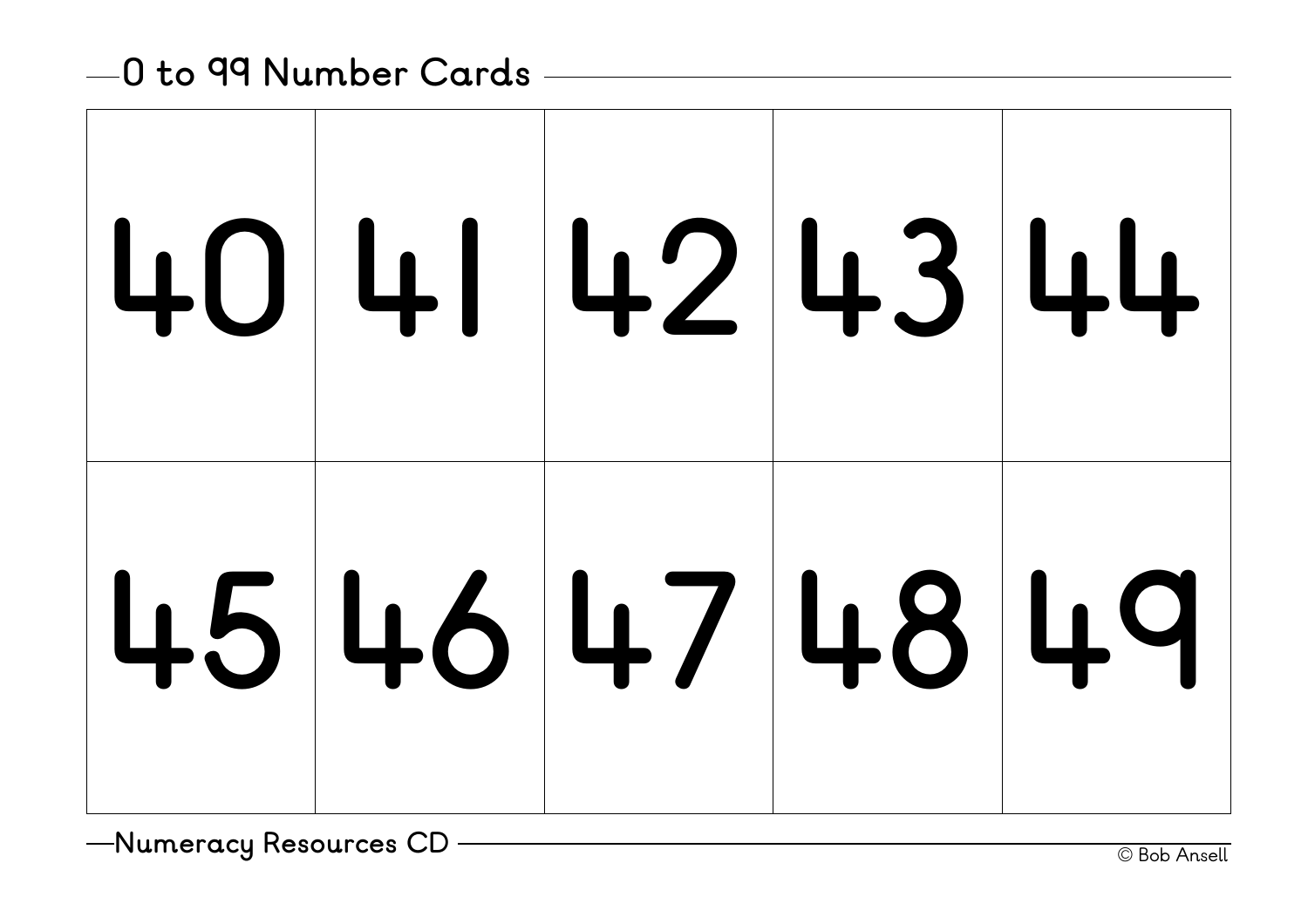|  |  | 50 51 52 53 54 |
|--|--|----------------|
|  |  | 55 56 57 58 59 |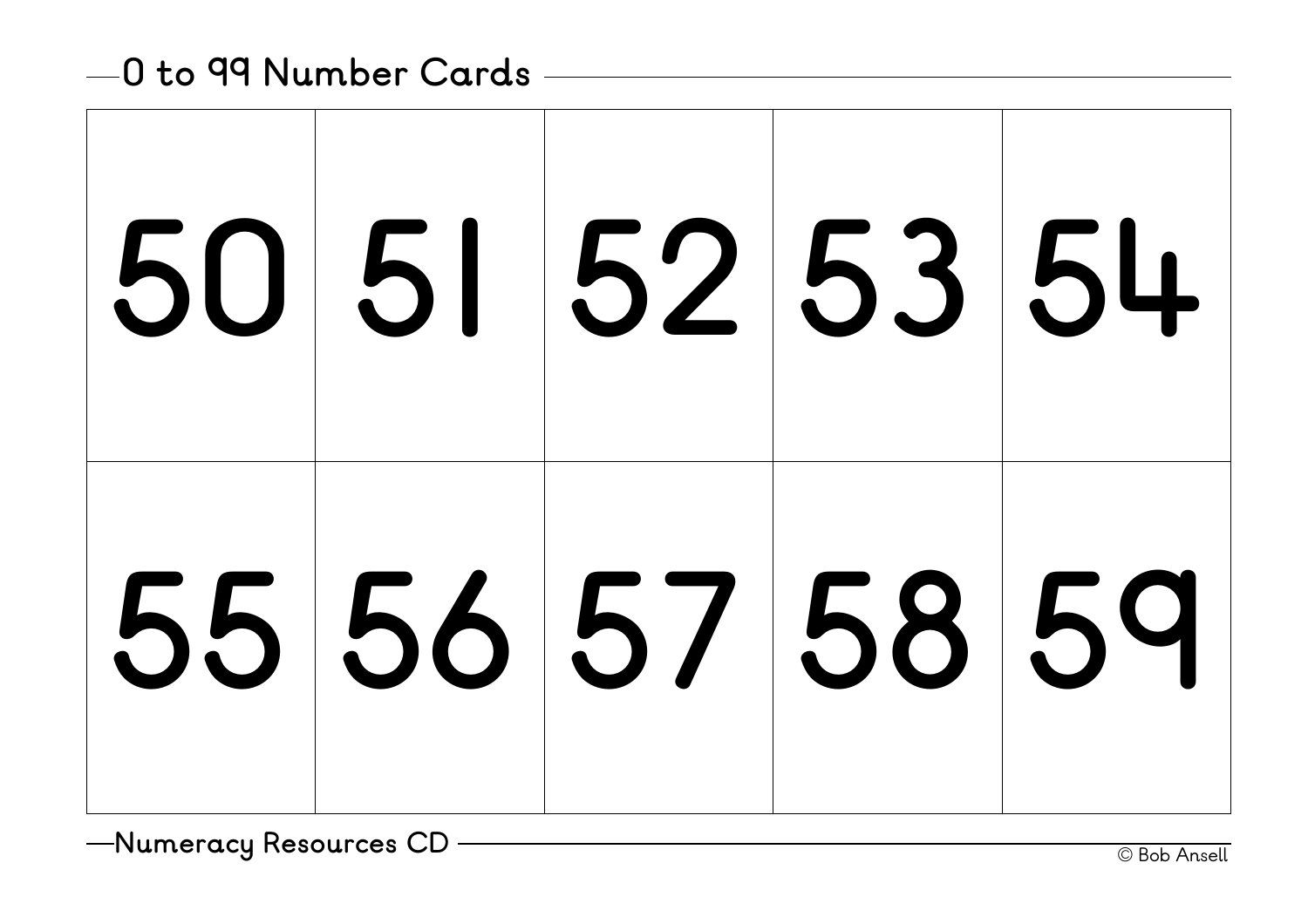|  | 60 61 62 63 64 |  |
|--|----------------|--|
|  | 65 66 67 68 69 |  |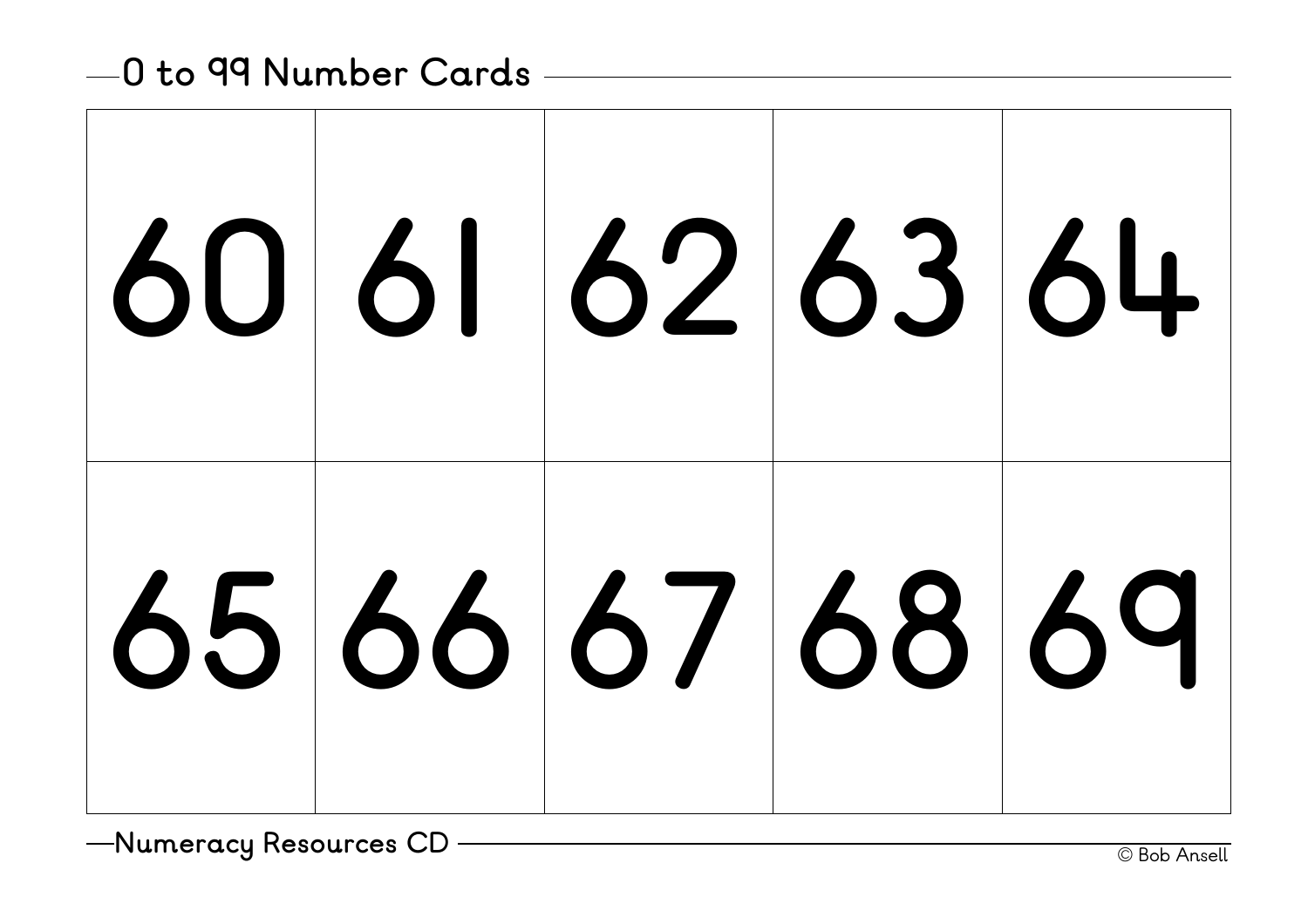|  |  | $70$ 71 72 73 74 |
|--|--|------------------|
|  |  | 75 76 77 78 79   |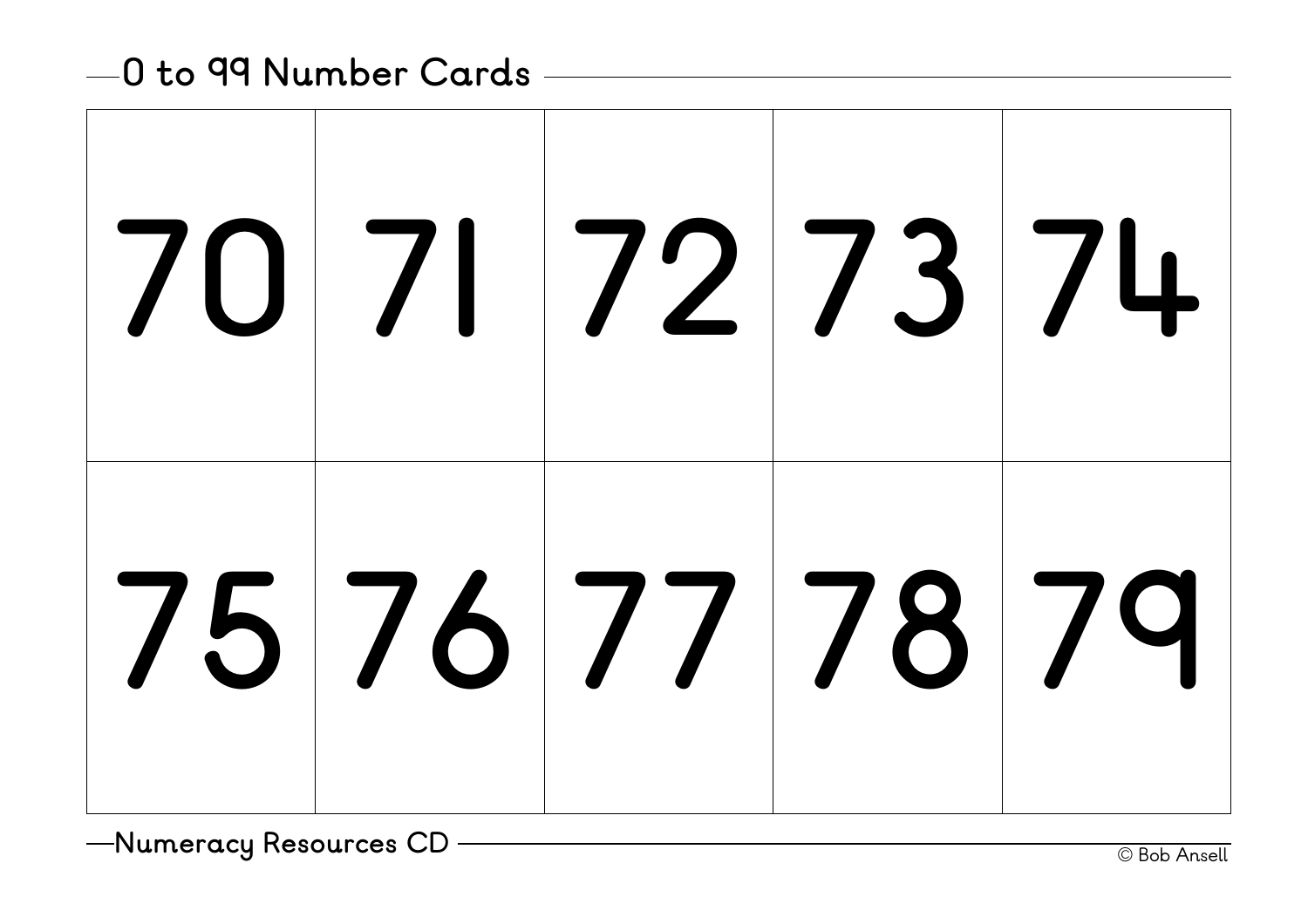| 80 81 82 83 84 |  |  |
|----------------|--|--|
| 85 86 87 88 89 |  |  |